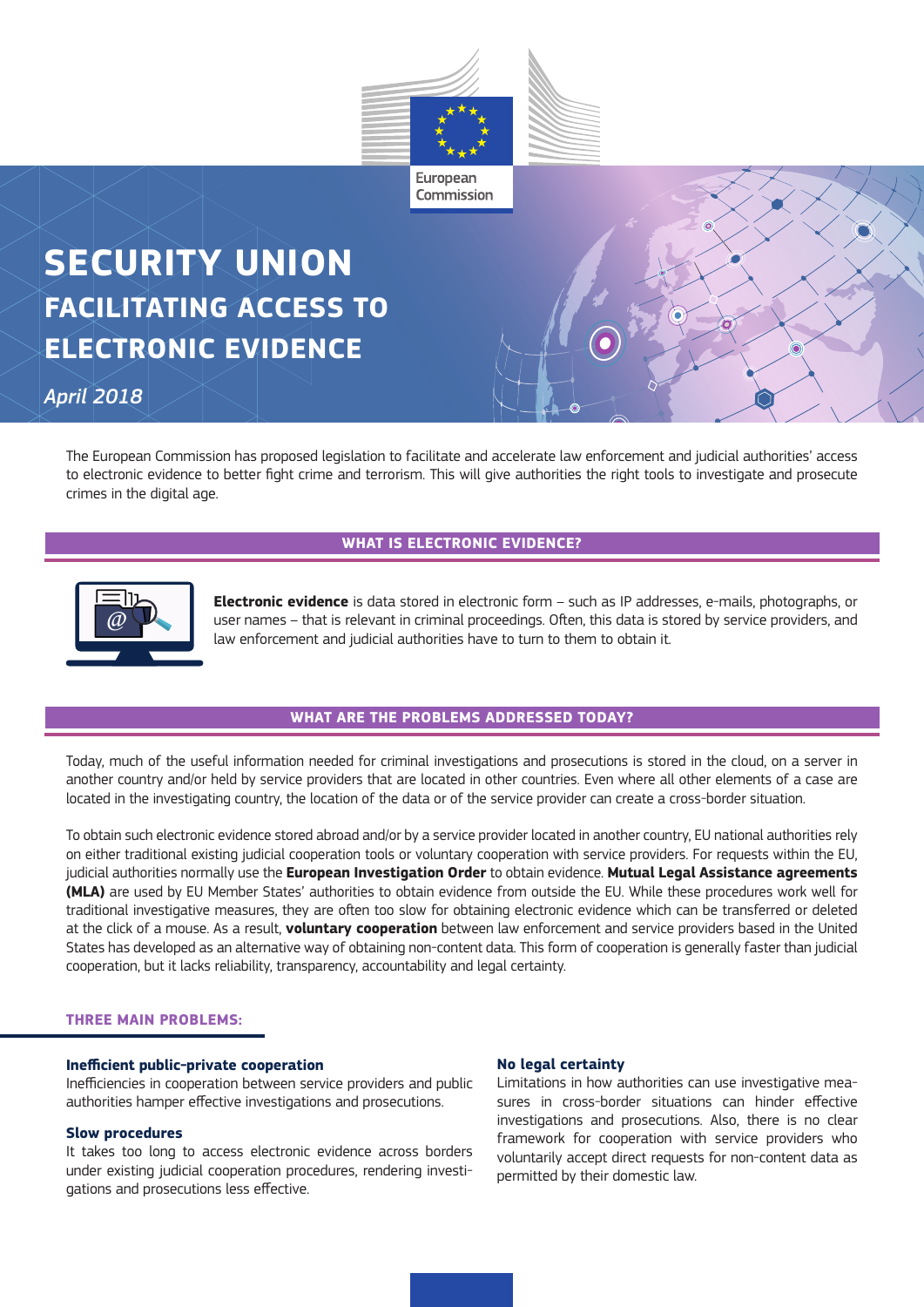# **WHAT WILL THE NEW PROPOSALS BRING?**

#### **Speed for fighting crime**

Law enforcement and judicial authorities will be able to get hold of electronic evidence e.g. photographs and messages much more **easily** and **rapidly**.

The new proposal will require service providers to respond within **10 days**, and **up to 6 hours for emergencies**. This will allow authorities to **investigate crimes and terrorism** more quickly and efficiently.

#### **Harmonised, clear rules for service providers**

The new rules are binding for service providers and will bring clarity and legal certainty to both service providers and law enforcement authorities. **They will provide a clear** procedure in case of **conflicting obligations** with the law of a non-EU country.

#### **Respect of Fundamental rights**

The new rules also introduce conditions and safeguards that aim to ensure **fundamental rights are fully protected**, including safeguards for the right to personal data protection, ensuring effective remedies and safeguards for the subjects of requests.

# **EXAMPLES OF HOW IT WORKS NOW**

## **On Terrorism**

After a terrorist attack in Member State A, the police connects the suspect to a terrorist cell that has been involved in other attacks in other Member States. The police has indications that the terrorist cell communicates through e-mail messages using a cloud-based e-mail service. The police would like to obtain transactional data regarding e-mails sent by the suspect to identify other members of the terrorist cell.



As the service provider hosting the cloud-based e-mail service is based in the Third Country Y, Member State A authorities have to send a Mutual Legal Assistance (MLA) request to the Third Country Y authorities who assess the request and transform it into a domestic order to obtain the transactional data from the service provider. Subsequently, the Third Country Y authorities transmit the data to the Member State A authorities. As MLA procedures can take several months to be completed, the investigation may be delayed significantly. New leads that emerge from the data obtained are often no longer useful.

#### **On Child Sexual Abuse**



Having infiltrated an online forum for exchanging child sexual abuse material on the Darknet for over a year, the Third Country Z police gathers information on more than one million users globally, which they then share with law enforcement authorities around the world. Some of the child victims and suspects appear to be in Member State B, which receives information from Z authorities. The information and subsequent investigation in B lead to the discovery of the suspect's social media profile. B authorities need information about who is behind the profile to allow for identification. The social media company is based in the Third Country X, whose legislation allows B police to request the company to disclose subscriber information voluntarily.

The above process is dependent on the goodwill of the service provider. There are no standardised procedures across service providers, and the process can be non-transparent and unreliable.